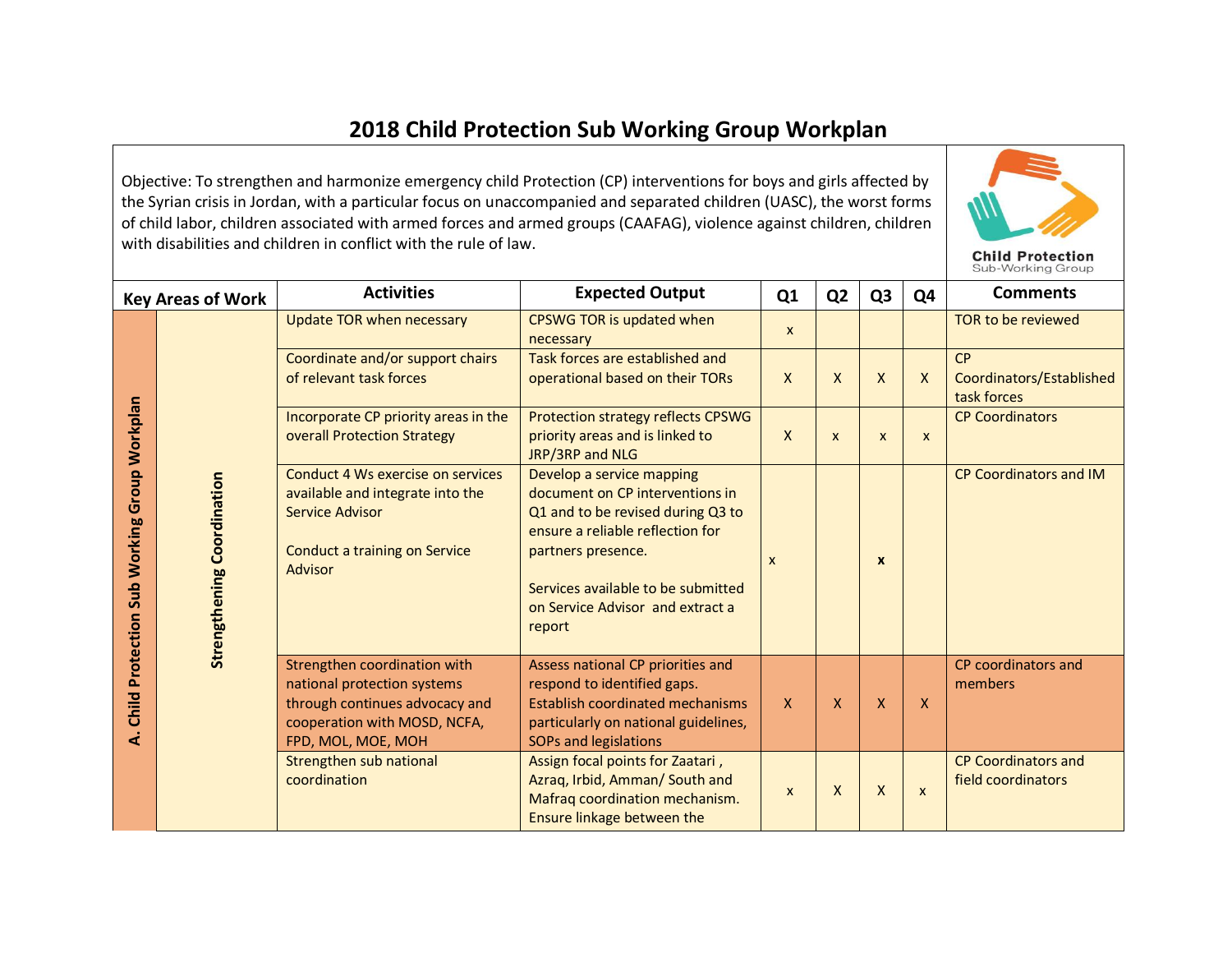|                                                   | Coordinators to report to CP WG<br>coordinators and members on<br>monthly basis                                                                                                                                                                                                | national CPSWG and other<br>coordination bodies taking into<br>account the CPSWG priority areas)                                                 |              |                    |                |                    |                                                                               |
|---------------------------------------------------|--------------------------------------------------------------------------------------------------------------------------------------------------------------------------------------------------------------------------------------------------------------------------------|--------------------------------------------------------------------------------------------------------------------------------------------------|--------------|--------------------|----------------|--------------------|-------------------------------------------------------------------------------|
|                                                   | Conduct an inter-agency<br>assessment around Amani<br>Campaign and IA awareness raising<br>campaigns to assess<br>achievements, current situation<br>and recommendation                                                                                                        | Produce as assessment report to<br>measure the use and effectiveness<br>of the IA SGBV and CP Amani<br>campaign and raising awareness<br>efforts |              | $\mathsf{X}$       |                |                    | To be conducted jointly<br>by SGBV SWG CP SWG                                 |
|                                                   | Maintain updated sector<br>information on UNHCR portal<br>(external)                                                                                                                                                                                                           | Information on CP is timely shared<br>to relevant stakeholders (other                                                                            | $\mathsf{X}$ | X                  | $\pmb{\times}$ | X                  | CPSWG section of the<br>portal has all the latest<br>and relevant information |
| Information Management,<br>Monitoring & Reporting | Produce a quarterly sectoral<br>CPSWG report reflecting funding,<br>achievements, gaps, challenges<br>and priorities                                                                                                                                                           | sector groups, media, national CP<br>coordination mechanisms, HCT<br>etc)                                                                        | $\mathsf X$  | $\pmb{\mathsf{X}}$ | X              | $\pmb{\times}$     | Draft briefing note<br>available                                              |
|                                                   | Capacity building of partners on<br>data collection, analysis, response<br>planning and monitoring                                                                                                                                                                             | Sector members are oriented on<br>the coordination Information<br>Management Products and their<br>use                                           | $\mathsf{x}$ | $\mathsf{x}$       | $\mathsf{x}$   | $\mathsf{X}$       | CP Coordinators and IM                                                        |
|                                                   | Provide briefings/presentations to<br>the members on CP Policy<br>Guidelines, standards and tools<br>(international and national)                                                                                                                                              | Providing Information on CP<br>relevant guidelines and tools                                                                                     | $\mathsf{x}$ | X                  | $\mathsf{X}$   | $\pmb{\mathsf{X}}$ | Coordination<br><b>Coordinators and</b><br>members                            |
| Capacity Building                                 | Provide CP training including, but<br>not limited to, CP and SGBV Case<br>Management, BIDs, Alternative<br><b>Care Guidelines for UASC,</b><br>documentations to humanitarian<br>staff as part of capacity building<br>and to ensure a common<br>understanding of CP among all | Build the capacity of CP staff and<br>ensuring CP prevention and<br>response is integrated in other<br>humanitarian sectors.                     | $\mathsf{x}$ | $\pmb{\mathsf{X}}$ | $\mathsf{x}$   | X                  | Coordination<br><b>Coordinators and</b><br>members.                           |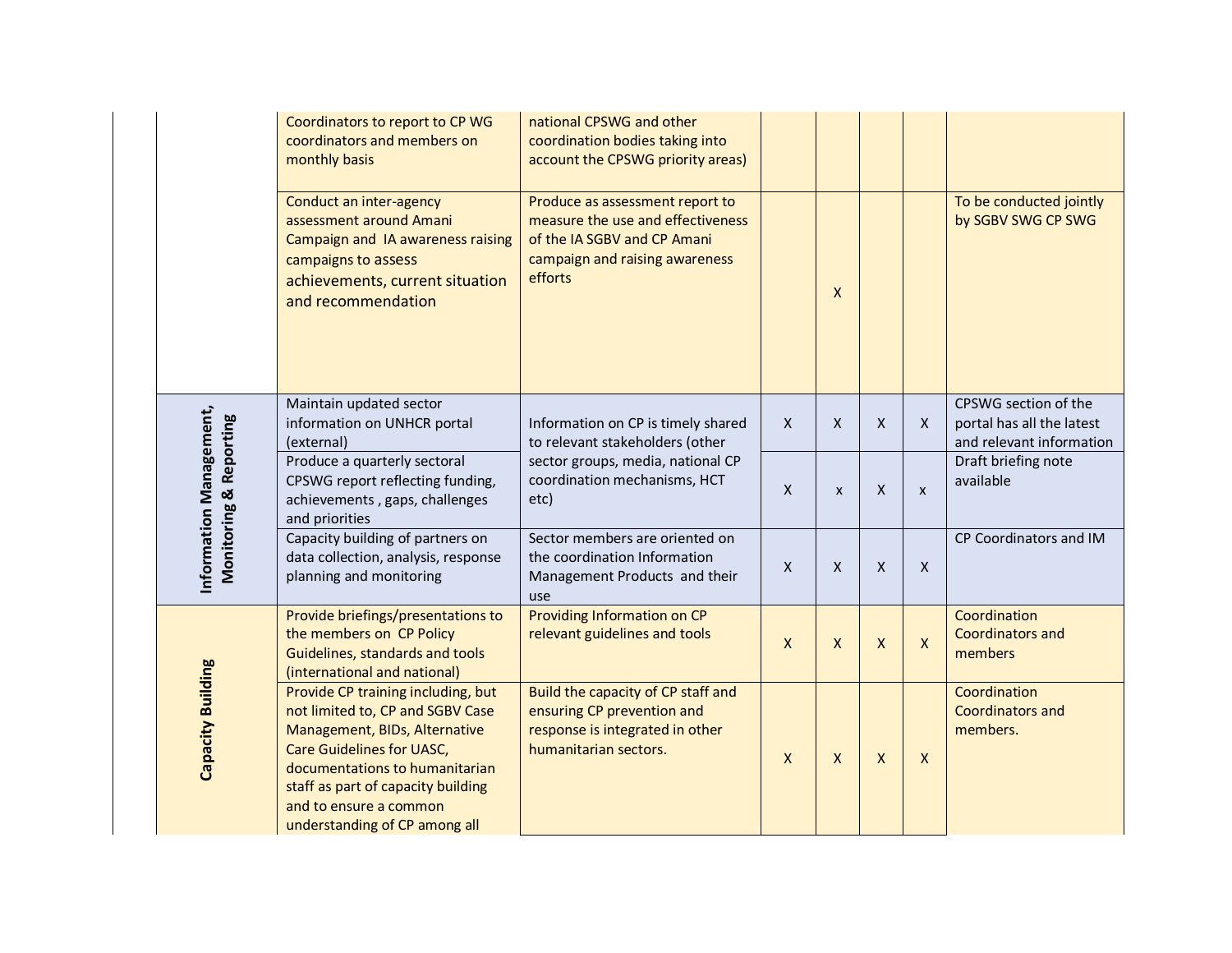|  |                                     | actors, including government<br>actors.<br>Specific training on working with<br>survivors of SGBV focused on<br>psychological first Aid and<br><b>Interviewing skills</b>                                                     | Members to share their training/<br>capacity building plans, including<br>the target group and location,<br>which will be updated through an<br>online training agenda                                                             | $\mathsf{x}$ | $\mathsf{x}$ | X                         | X                  |                                                                                                              |
|--|-------------------------------------|-------------------------------------------------------------------------------------------------------------------------------------------------------------------------------------------------------------------------------|------------------------------------------------------------------------------------------------------------------------------------------------------------------------------------------------------------------------------------|--------------|--------------|---------------------------|--------------------|--------------------------------------------------------------------------------------------------------------|
|  |                                     | Provide training on the IA national<br>SOP for CP and GBV and IA SOPs for<br>UASC for all sectors involved in CP<br>and GBV response and referral<br>pathway                                                                  | IA SOP for CP and GBV is<br>operational and referral pathways<br>strengthened so as to ensure<br>provision of prompt and<br>appropriate services to children<br>and GBV child survivors                                            | $\mathsf{X}$ | X            | X                         | $\pmb{\mathsf{X}}$ | Coordination<br><b>Coordinators and</b><br>members. JRF to conduct<br>trainings on behalf of<br><b>CPSWG</b> |
|  |                                     | Continue to provide gender marker<br>trainings to sector members                                                                                                                                                              | mainstreaming gender and<br>incorporating into projects by CP<br>members                                                                                                                                                           | $\mathsf{X}$ |              | X                         |                    | With GenCap Advisor<br>and SGFPN                                                                             |
|  | Advocacy & Resource Mobilization    | Advocate with national Protection<br>Working Group donors, other<br>sectors and key stakeholders to<br>include CP as a key priority in the<br>humanitarian response                                                           | Updating and sharing advocacy<br>messages with PWG and different<br>stakeholders to respond to CP<br>humanitarian gaps and needs                                                                                                   | $\mathsf{X}$ | X            | $\mathsf{X}$              | X                  | <b>CP Coordinators</b>                                                                                       |
|  |                                     | Advisory role of proposals and<br>liaison with OCHA humanitarian<br>section and other resources for<br>funding                                                                                                                | Coordinating with PWG and the<br>inter sector working group<br>coordinators, highlighting CP<br>priorities/gaps and needed<br>interventions as well as attending<br>donors meetings                                                | $\mathsf{X}$ | X            | $\boldsymbol{\mathsf{X}}$ | X                  | <b>CP Coordinators</b>                                                                                       |
|  |                                     | Update members on available<br>funding opportunities                                                                                                                                                                          | CP SWG members updated<br>regularly                                                                                                                                                                                                | $\mathsf{x}$ | X            | X                         | X                  | <b>CP Coordinators</b>                                                                                       |
|  | Communications:<br><b>Materials</b> | Based on the results of the<br>assessment, develop key<br>messages to target children,<br>parents/caregivers, other<br>community members and<br>humanitarian workers with<br>participation of affected children<br>and adults | Strengthen the prevention and<br>response to CP: Children's issues<br>are communicated and advocated<br>for with respect to children's<br>dignity to ensure their protection<br>from abuse, violence, neglect and<br>exploitation. | X            | X            | X                         | $\mathsf{X}$       | All CP SWG members                                                                                           |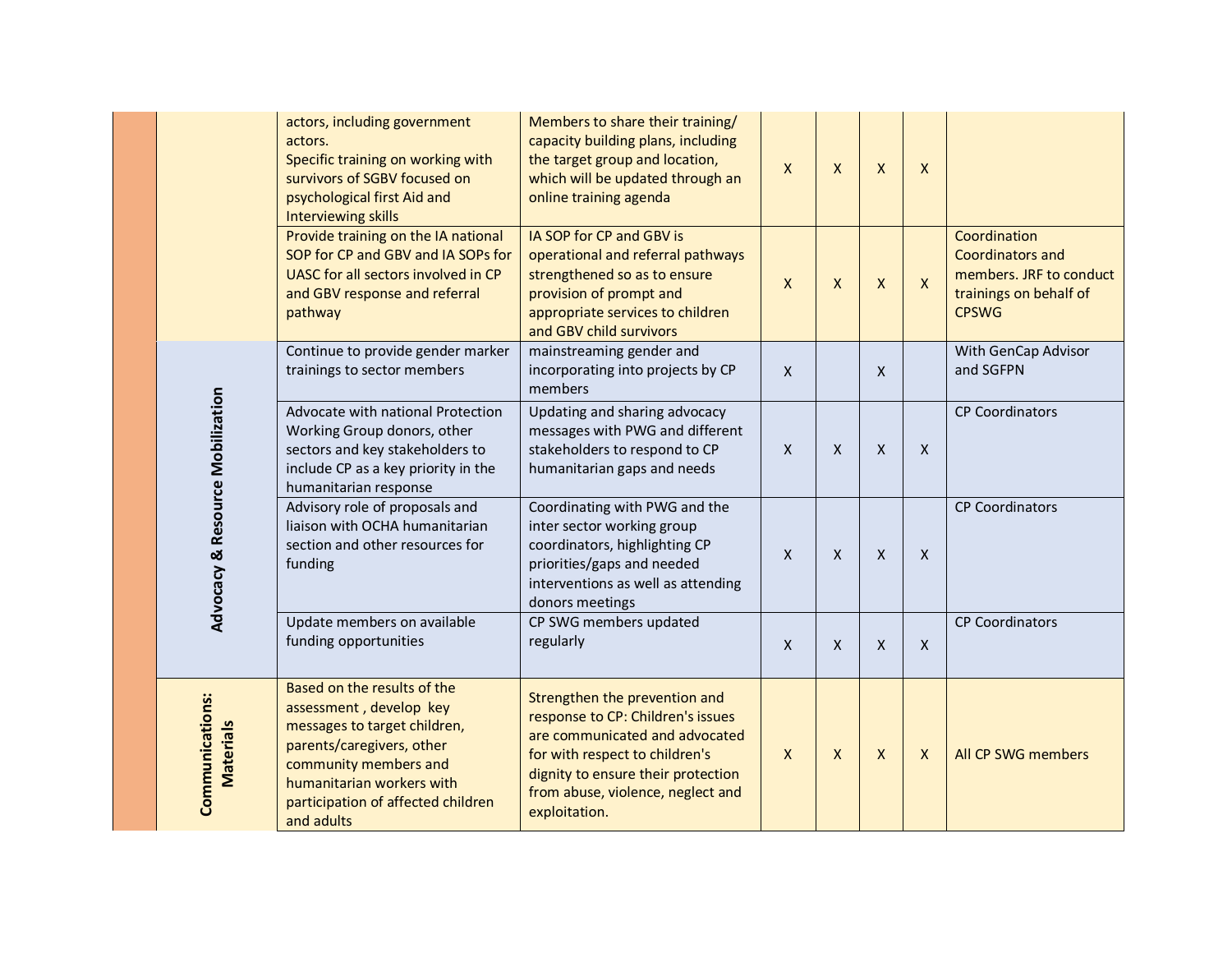|                                   |           | Support community mobilization,<br>behavioral change activities and<br>develop/revise Information<br>materials with the participation of<br>affected children and adults |                                                                                                                                                                      | $\mathsf{x}$              | $\mathsf{X}$ | $\boldsymbol{\mathsf{X}}$ | $\mathsf{X}$              |                                                                            |
|-----------------------------------|-----------|--------------------------------------------------------------------------------------------------------------------------------------------------------------------------|----------------------------------------------------------------------------------------------------------------------------------------------------------------------|---------------------------|--------------|---------------------------|---------------------------|----------------------------------------------------------------------------|
|                                   |           | Assessing impact of community<br>raising awareness efforts                                                                                                               | User-friendly feedback<br>survey/assessment report to be<br>linked to the activity<br>report/activity info?                                                          |                           | $\mathsf{x}$ |                           | $\mathsf{x}$              | All working group<br>members                                               |
|                                   |           | Assign focal points to keep<br>members updated on recent<br>education developments and CP<br>risks                                                                       |                                                                                                                                                                      | $\mathsf{x}$              | X            | X                         | $\mathsf{x}$              | Jointly with ESWG (and<br>protection sector)                               |
| <b>Cross Sector Collaboration</b> | Education | Support capacity building activities<br>on child protection for ESWG<br>members on CP risks, PSS, IA CP<br>and GBV SOPs and referral systems                             | ESWG members are trained on CP<br>risks, the IA CP and GBV SOPs and<br>referral systems, psychosocial and<br>recreational activities in TLS/CFS,<br>CPMS-Standard 20 | $\boldsymbol{\mathsf{X}}$ | X            | X                         | $\boldsymbol{\mathsf{x}}$ |                                                                            |
|                                   |           | Inter sector coordination with<br>ESWG to identify gaps,<br>opportunities and initiatives                                                                                | Bi annual meeting with ESCWG to<br>discuss joint initiatives and issues<br>affecting all members (VAC)                                                               |                           | $\mathsf{x}$ |                           | $\mathsf{x}$              | Jointly with CP SWG (and<br>GBV SWG) through the<br>IA project on messages |
| هٔ                                |           | Develop key messages for<br>awareness campaigns for<br>education and CP members on the<br>main problems/risks in both<br>sectors                                         | Amani Campaign and other recent<br>developed messages to be used for<br>joint awareness campaigns.                                                                   |                           | X            | $\boldsymbol{\mathsf{x}}$ | $\mathsf{x}$              | Jointly with CP SWG (and<br>GBV SWG) through the<br>IA project on messages |
|                                   |           |                                                                                                                                                                          |                                                                                                                                                                      |                           |              |                           |                           |                                                                            |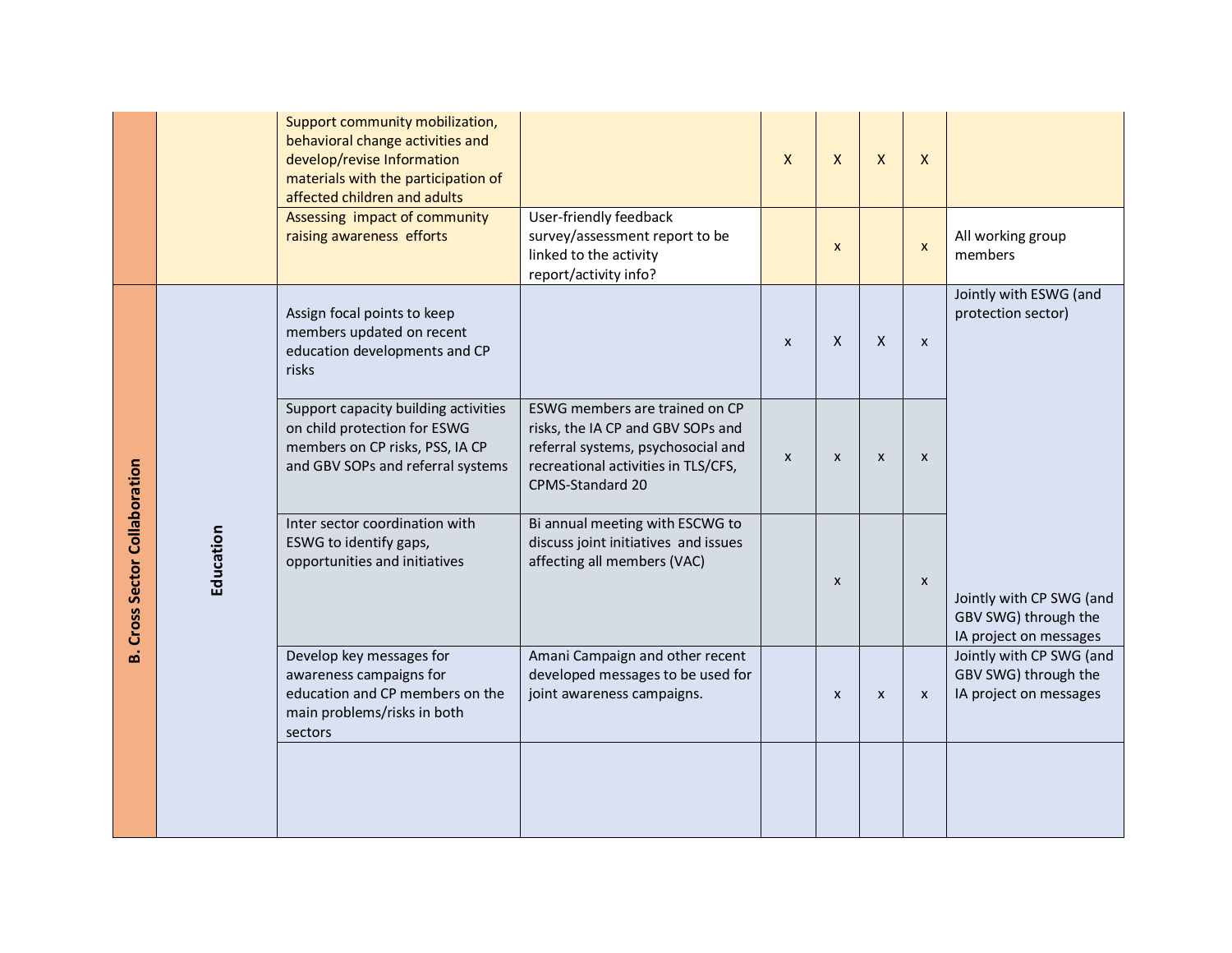|             |                                                       | Assign focal points to keep<br>members updated on recent<br>livelihoods developments and CP<br>risks                                               | Provide members of Livelihoods<br>Working Group with CP sector<br>updates particularly related to<br>child labor                                                                       |                  |              |              |              |                        |
|-------------|-------------------------------------------------------|----------------------------------------------------------------------------------------------------------------------------------------------------|----------------------------------------------------------------------------------------------------------------------------------------------------------------------------------------|------------------|--------------|--------------|--------------|------------------------|
|             | Livelihoods                                           | Support capacity building activities<br>on child protection for Livelihoods<br>WG                                                                  | LWG members are trained on CP<br>risks, the IA CP and GBV SOPs and<br>referral systems.                                                                                                | $\mathsf{x}$     | X            | X            | X            |                        |
|             | and MHPSS SWGs)<br><b>Including GBV</b><br>Protection | Provide members of PWG and its<br>sub working groups with CP sector<br>updates, information on new CP<br>policy documents, guidelines and<br>tools | Coordinators to maintain presence<br>in protection sector and sub sector<br>meetings to discuss common<br>concerns, updates or opportunities<br>including common advocacy<br>messages. | $\boldsymbol{X}$ | $\mathsf{X}$ | $\mathsf{X}$ | $\mathsf{X}$ | <b>CP Coordinators</b> |
|             |                                                       | Capacity building and<br>mainstreaming of child protection                                                                                         |                                                                                                                                                                                        | $\mathsf{x}$     | $\mathsf{X}$ | $\mathsf{X}$ | $\mathsf{X}$ | All CP SWG members     |
| C. Thematic | <b>Justice for</b><br>children                        | concerns into the national child<br>protection systems and<br>government services                                                                  | Better access to Justice for<br>children in conflict with the law                                                                                                                      | $\mathsf{X}$     | $\mathsf{X}$ | $\mathsf{X}$ | X            |                        |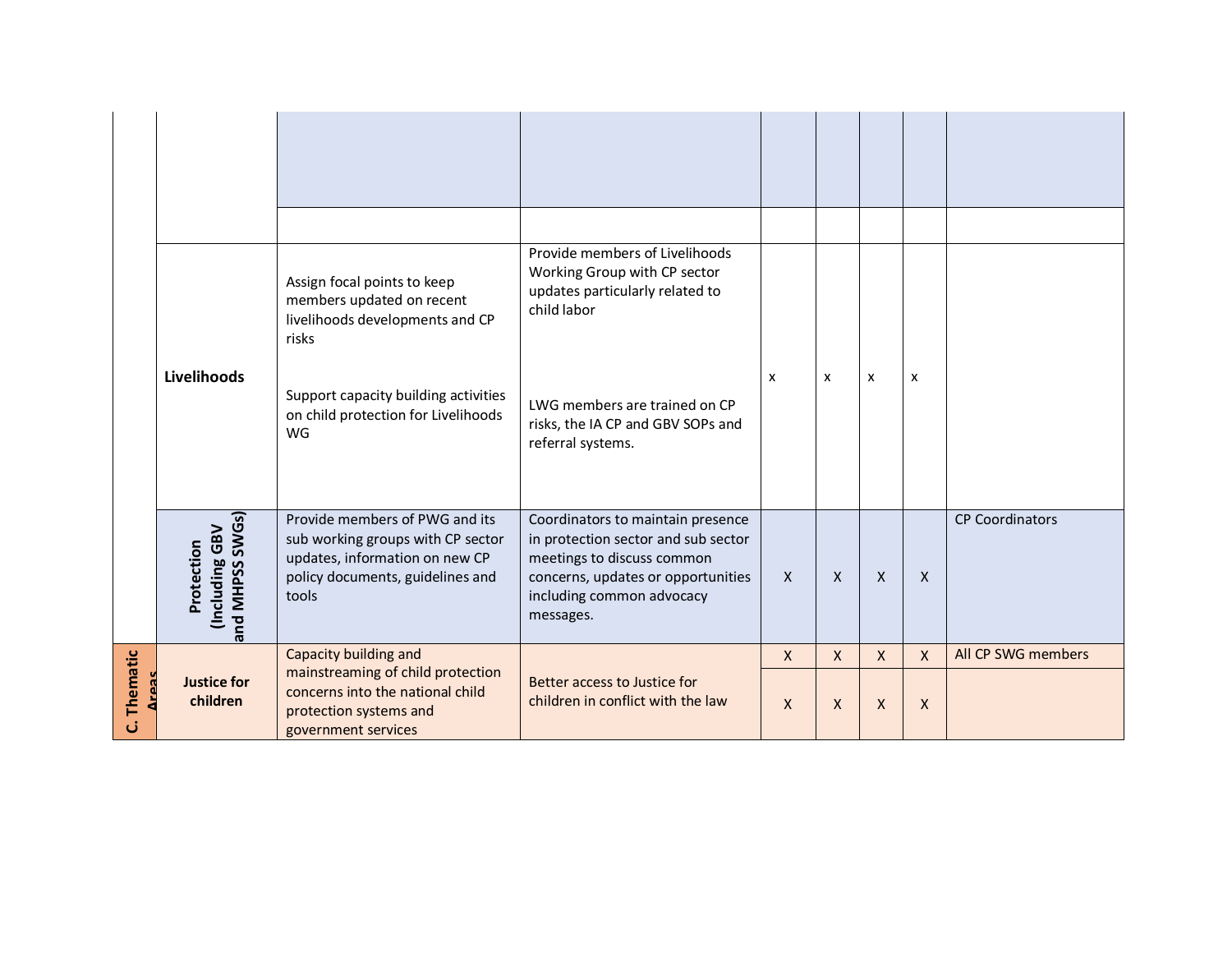| <b>Worst Form of</b><br><b>Child Labor</b><br>(WFCL)                      | Increased prevention and outreach<br>activities, capacity building and<br>mainstreaming of child protection<br>concerns into the humanitarian<br>response and national child<br>protection systems and<br>government services                          | Respond to the regional and<br>national efforts to combat WFCL<br>by Implementing remaining<br>objectives of previously<br>established CL TF<br><b>Reactivate the Child Labor Task</b><br>Force | $\mathsf{x}$ | $\mathsf{X}$ | $\mathsf{x}$ | $\mathsf{x}$ | All CP SWG members |
|---------------------------------------------------------------------------|--------------------------------------------------------------------------------------------------------------------------------------------------------------------------------------------------------------------------------------------------------|-------------------------------------------------------------------------------------------------------------------------------------------------------------------------------------------------|--------------|--------------|--------------|--------------|--------------------|
| <b>Children</b><br>associated with<br>armed forces<br>and armed<br>groups | Scale up campaign for the<br>prevention and recruitment of<br>children                                                                                                                                                                                 | All members of the working group<br>participate actively in the<br>campaign by disseminating<br>messages in liaison with PWG in<br>response to identified needs.                                |              | $\mathsf{x}$ |              |              | All CP SWG members |
|                                                                           | Provide multi-sectoral and gender-<br>sensitive case management<br>services for unaccompanied and<br>separated children                                                                                                                                | UASC have access to quality multi-<br>sectoral case management services<br>in camps and host communities                                                                                        | $\mathsf{X}$ | $\mathsf{X}$ | $\mathsf{X}$ | $\mathsf{x}$ | All CP SWG members |
| <b>Unaccompanied</b><br>and separated<br>children (UASC)                  | Continues implementation of<br>alternative care procedures and<br>strengthening the capacity of the<br>MoSD, Courts and case managers<br>to identify and formalize<br>alternative care arrangements<br>according to the principle of best<br>interest. | Care arrangement for<br>unaccompanied and separated<br>children are formalized in<br>coordination with MOSD.                                                                                    | $\mathsf{x}$ | $\mathsf{X}$ | $\mathsf{x}$ | $\mathsf{X}$ | All CP SWG members |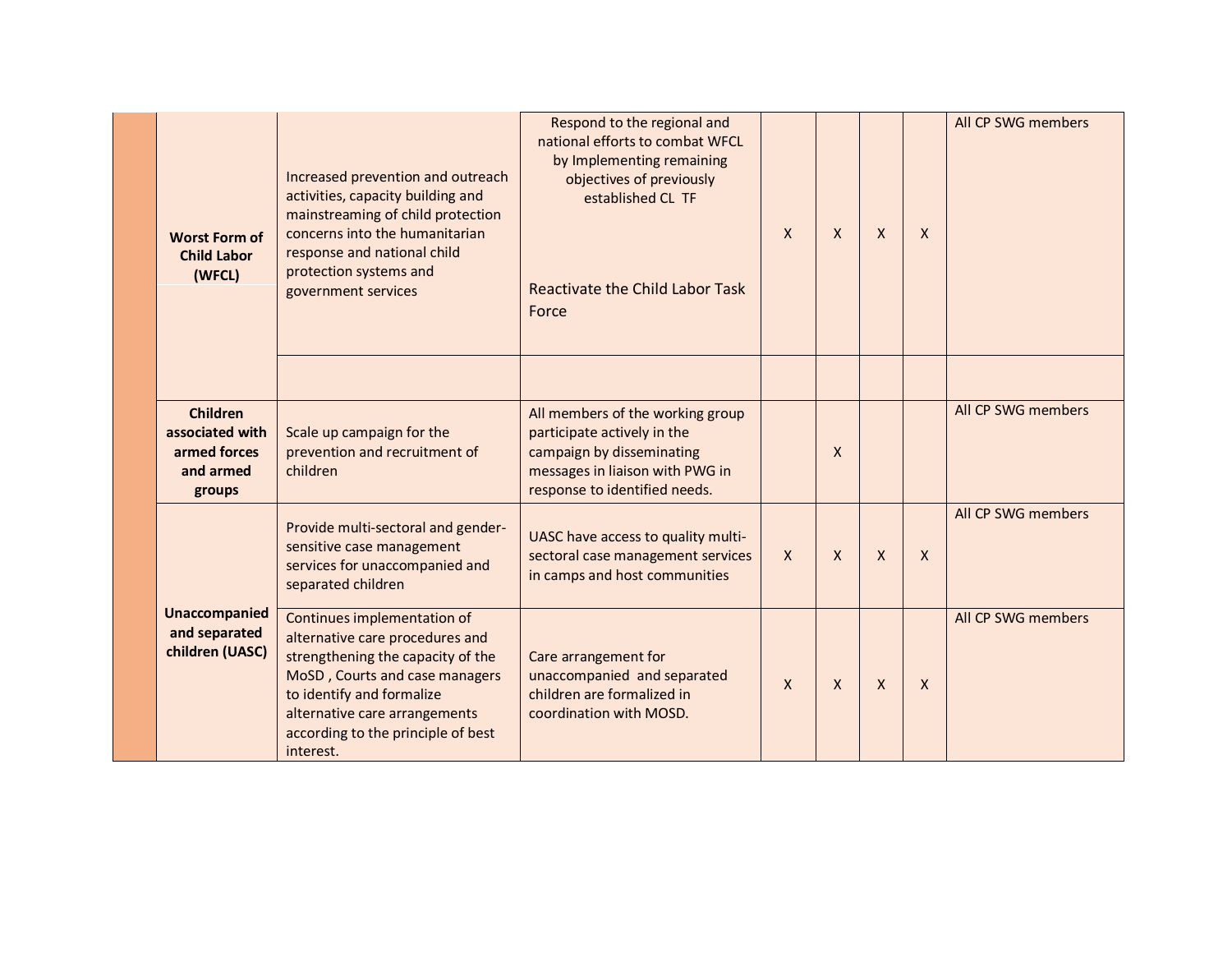| <b>Violence</b>                                                        | Design and implement a<br>nationwide campaign to address<br>violence against children                                                                                  | All members actively participate in<br>the VAC campaign                                                                                                      |              | $\mathsf{X}$ | X            | $\mathsf{X}$ | All CP SWG members                 |
|------------------------------------------------------------------------|------------------------------------------------------------------------------------------------------------------------------------------------------------------------|--------------------------------------------------------------------------------------------------------------------------------------------------------------|--------------|--------------|--------------|--------------|------------------------------------|
| against children                                                       | Work closely with partners in the<br><b>Education Sector in order to</b><br>address the issues of violence in<br>schools (peer to peer and other<br>forms of violence) | <b>ESWG and CPSWG members</b><br>conduct joint coordinated<br>activities to address violence in<br>education setting including schools<br>and Makani centres | $\mathsf{X}$ | $\mathsf{X}$ | X            | X            |                                    |
| <b>Children with</b><br>disabilities                                   | Work together to address issue of<br>access and inclusion for children<br>with disabilities especially access to<br>Makani centers and other safe<br>spaces            | Mid-year assessment of the access<br>to safe spaces shows improvement<br>from 2015                                                                           | $\mathsf{X}$ | $\mathsf{X}$ | $\mathsf{X}$ | X            | All CP SWG members                 |
|                                                                        | Coordination with the Disability<br><b>Task Force</b>                                                                                                                  | Inclusion of identified children<br>with disabilities in programing and<br>referrals                                                                         |              |              |              |              |                                    |
| <b>Youth and</b><br><b>Adolescents</b><br>definition of CRC (below 18) | Scaling up youth and adolescents                                                                                                                                       | <b>Strengthening coordination</b><br>between Zaatari Youth task force<br>and CPSWG.                                                                          | $\mathsf{x}$ | $\mathsf{x}$ | $\mathsf{x}$ | $\mathsf{x}$ | Coordinators and all CP<br>members |
|                                                                        | programming (adolescents 10-18)<br>and (youth 15-24) under the child                                                                                                   | Engage refugee and host<br>community youth and adolescents<br>in community based protection.                                                                 | $\mathsf{x}$ | $\mathsf{x}$ | $\mathsf{x}$ | $\mathsf{x}$ |                                    |
|                                                                        |                                                                                                                                                                        | Mapping process and<br>documentation of promising<br>practices                                                                                               |              | $\mathsf{x}$ | $\mathsf{x}$ |              |                                    |